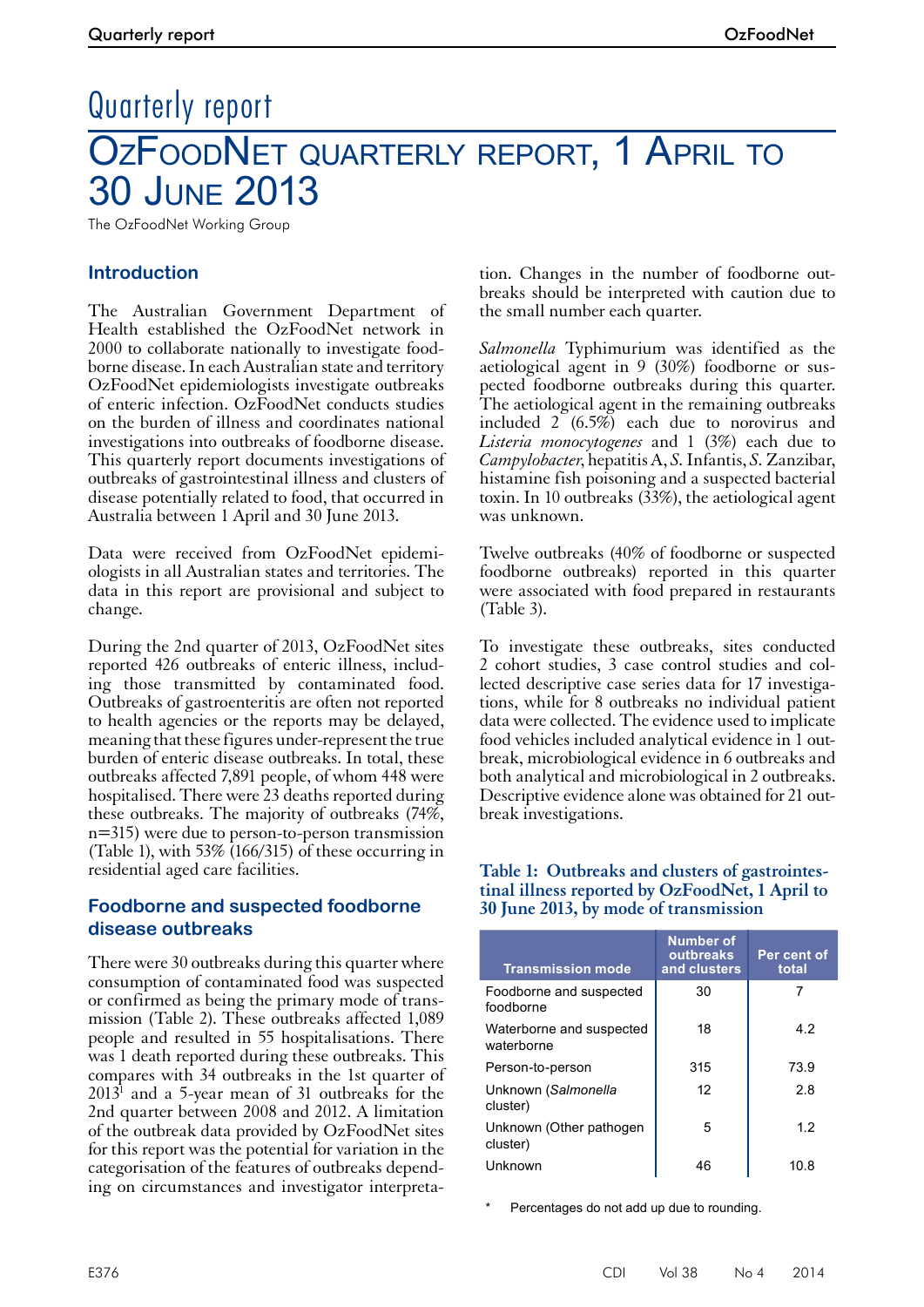| Table 2:              |                |                                 | Outbreaks of foodborne or suspected foodborne disease reported by OzFoodNet sites, 1 April to 30 June 2013 (n=30) |                    |                          |                 |                                            |
|-----------------------|----------------|---------------------------------|-------------------------------------------------------------------------------------------------------------------|--------------------|--------------------------|-----------------|--------------------------------------------|
| State or<br>territory | Month*         | Setting prepared                | Agent responsible                                                                                                 | Number<br>affected | Hospitalised             | <b>Evidence</b> | Responsible vehicles                       |
| OLM                   | Ąpr            | Primary produce                 | Norovirus                                                                                                         | 525                | $\overline{\phantom{0}}$ | Σ               | Oysters                                    |
| ACT                   | Vay            | Restaurant                      | Suspected bacterial toxin(s)                                                                                      | 125                | $\circ$                  | ΚM              | Curried prawns, Caesar salad               |
| ACT                   | Vay            | Restaurant                      | [170/108, MLVA profile<br>Salmonella Typhimurium P<br>03-09-07-13-523                                             | 161                | $\overline{1}$           | NΚ              | Potato salad containing raw egg mayonnaise |
| ACT                   | May            | Takeaway                        | Suspected bacterial toxin                                                                                         | က                  | $\circ$                  | $\Box$          | Chicken kebab                              |
| NSW                   | Apr            | Commercial caterer              | Unknown                                                                                                           | $\overline{C}$     | $\circ$                  | ≏               | Unknown                                    |
| NSW                   | Apr            | manufactured<br>Commercially    | Listeria monocytogenes PFGE 4A:4:1, ST 1/2b, 3b, 7,<br>BT 223, MLVA profile 04-17-16-05-03-11-14-00-16            | ო                  | ო                        | Σ               | Profiteroles                               |
| NSW                   | Apr            | Private residence               | LVA profile 03-13-11-9-523<br>S. Typhimurium PT 135a Mi                                                           | က                  | ო                        | ≏               | Unknown                                    |
| NSW                   | Apr            | Restaurant                      | S. Typhimurium PT 135 MLVA profile 03-17-9-12-523                                                                 | $\frac{6}{5}$      | S                        | ≏               | Unknown                                    |
| NSW                   | Apr            | Restaurant                      | Unknown                                                                                                           | က                  | $\circ$                  | ≏               | Chicken burger                             |
| NSW                   | Apr            | Restaurant                      | Unknown                                                                                                           | 4                  | $\circ$                  | ≏               | Beef and Guinness pie                      |
| NSW                   | $\overline{A}$ | Restaurant                      | Unknown                                                                                                           | ဖ                  | $\circ$                  | ≏               | Unknown                                    |
| NSW                   | Apr            | Restaurant                      | Unknown                                                                                                           | $\overline{5}$     | $\circ$                  | ≏               | Unknown                                    |
| NSW                   | Apr            | Unknown                         | S. Zanzibar                                                                                                       | Ю                  | 4                        | $\Omega$        | Unknown                                    |
| NSW                   | اس<br>س        | Private residence               | profile 03-23-23-11-523<br>S. Typhimurium PT 9 MLVA                                                               | $\overline{1}$     | 5                        | ≏               | Béarnaise sauce                            |
| NSW                   | ر<br>ا         | Private residence               | Unknown                                                                                                           | က                  | $\circ$                  | ≏               | Unknown                                    |
| NSW                   | ىر<br>سار      | Restaurant                      | Unknown                                                                                                           | 5                  | $\circ$                  | ≏               | Unknown                                    |
| NSW                   | $\bar{5}$      | Restaurant                      | Unknown                                                                                                           | 5                  | $\circ$                  | $\Omega$        | Unknown                                    |
| $\overline{z}$        | Nay            | Fair/festival/mobile<br>service | S. Typhimurium PT 170/108                                                                                         | 5                  | $\overline{\phantom{0}}$ | ≏               | Gravy                                      |
| $\mathfrak{F}$        | 5              | School                          | Campylobacter                                                                                                     | ဖ                  | 0                        | ≏               | Honey soy chicken wings                    |
| Š.                    | Apr            | Bakery                          | S. Typhimurium PT 170/108                                                                                         | 21                 |                          | Σ               | Cake                                       |
| Š.                    | Apr            | Private residence               | S. Typhimurium PT 64                                                                                              | ო                  |                          | $\Omega$        | Frittata                                   |
| Š.                    | Nay            | Military                        | Norovirus                                                                                                         | 85                 | 0                        | ⋖               | Unknown                                    |
| Уiс.                  | Vay            | Restaurant                      | Histamine                                                                                                         | ო                  | $\circ$                  | $\Omega$        | Tuna                                       |
| Š.                    | Vay            | Restaurant                      | S. Typhimurium PT 44                                                                                              | 36                 | $\overline{ }$           | Σ               | Tartare sauce/aioli (raw eggs)             |
| Š.                    | <b>May</b>     | Restaurant                      | Unknown                                                                                                           | ო                  | $\circ$                  | $\Omega$        | Suspected foie gras parfait                |
| Š.                    | <b>S</b>       | Private residence               | S. Typhimurium PT 9                                                                                               | $\sim$             | $\circ$                  | Σ               | Raw egg mayonnaise                         |
| غ<br>ا                | Jun            | Private residence               | Unknown                                                                                                           | <b>ം</b>           |                          | $\Omega$        | Aioli with raw eggs                        |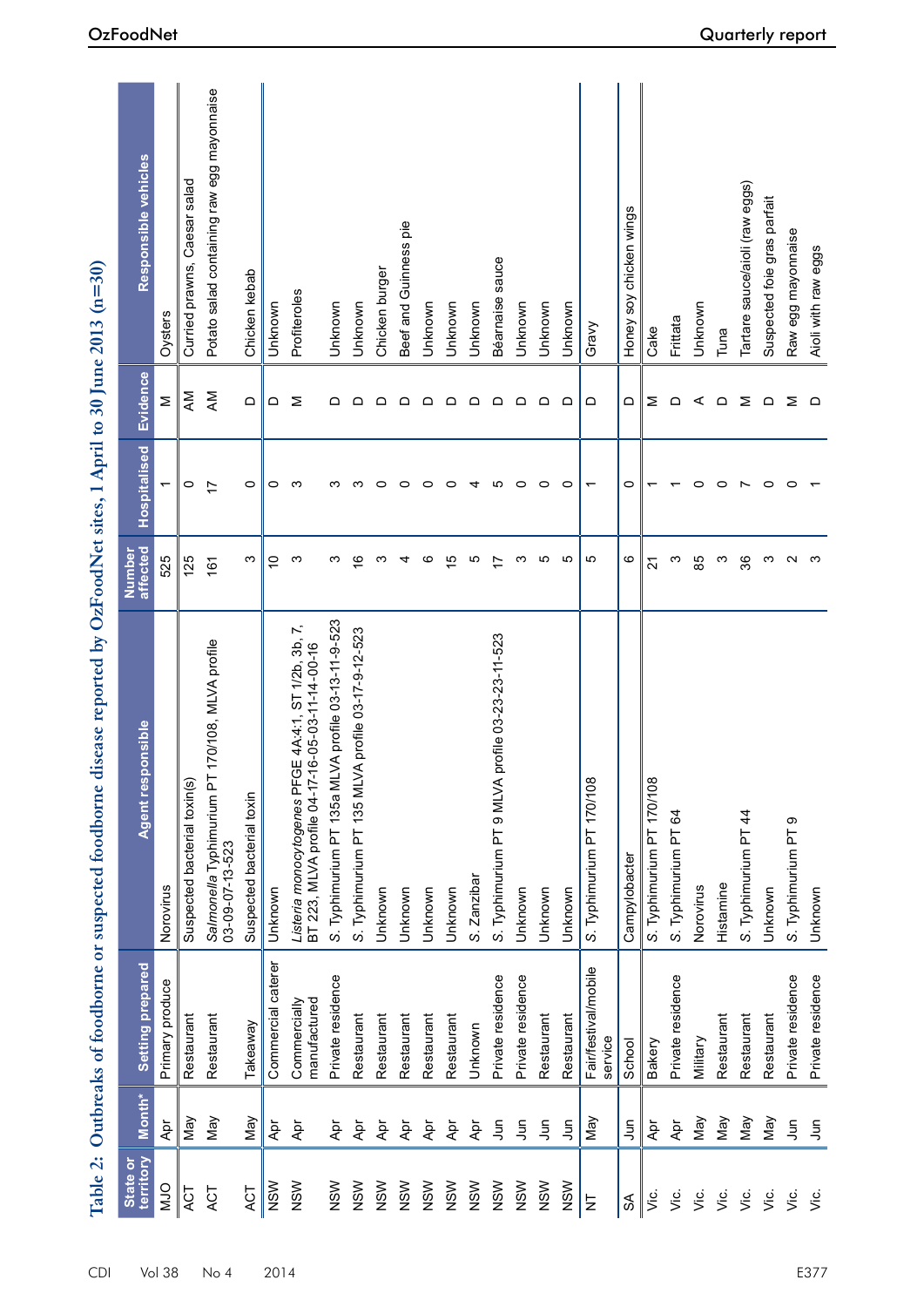|             |                  |                                                              | Table 2 continued: Outbreaks of foodborne or suspected foodborne disease reported by OzFoodNet sites, 1 April to 30 June 2013 (n=30) |                    |              |            |                           |
|-------------|------------------|--------------------------------------------------------------|--------------------------------------------------------------------------------------------------------------------------------------|--------------------|--------------|------------|---------------------------|
| State or    | territory Month* | <b>Setting prepared</b>                                      | Agent responsible                                                                                                                    | Number<br>affected | Hospitalised | Evidence   | Responsible vehicles      |
| ≸           | Apr              | Takeaway                                                     | S. Infantis                                                                                                                          | ဖ                  |              | Σ          | Multiple foods            |
| ≸           | <b>May</b>       | Commercially<br>manufactured                                 | L. monocytogenes                                                                                                                     | ო                  | ო            | ≏          | Pre-prepared frozen meals |
| ≸           | Nay              | Private residence                                            | Hepatitis A                                                                                                                          | 4                  | 4            | $\bigcirc$ | Kava                      |
| Total       |                  |                                                              |                                                                                                                                      | 1,089              | 55           |            |                           |
|             |                  |                                                              | Month of outbreak is the month of onset of first case or month of notification/investigation of the outbreak.                        |                    |              |            |                           |
|             |                  | Analytical epidemiological association between illness and 1 | or more foods.                                                                                                                       |                    |              |            |                           |
| 눕           | Binary type.     |                                                              |                                                                                                                                      |                    |              |            |                           |
|             |                  |                                                              | Descriptive evidence implicating the suspected vehicle or suggesting foodborne transmission.                                         |                    |              |            |                           |
|             |                  |                                                              | Microbiological confirmation of agent in the suspected vehicle and cases.                                                            |                    |              |            |                           |
| OCM         |                  | Multi-jurisdictional outbreak                                |                                                                                                                                      |                    |              |            |                           |
| <b>MLVA</b> |                  | Multi-locus variable number tandem repeat analysis.          |                                                                                                                                      |                    |              |            |                           |
| PFGE        |                  | Pulsed-field gel electrophoresis.                            |                                                                                                                                      |                    |              |            |                           |
| 눕           | Phage type.      |                                                              |                                                                                                                                      |                    |              |            |                           |
| 55          | Serotype.        |                                                              |                                                                                                                                      |                    |              |            |                           |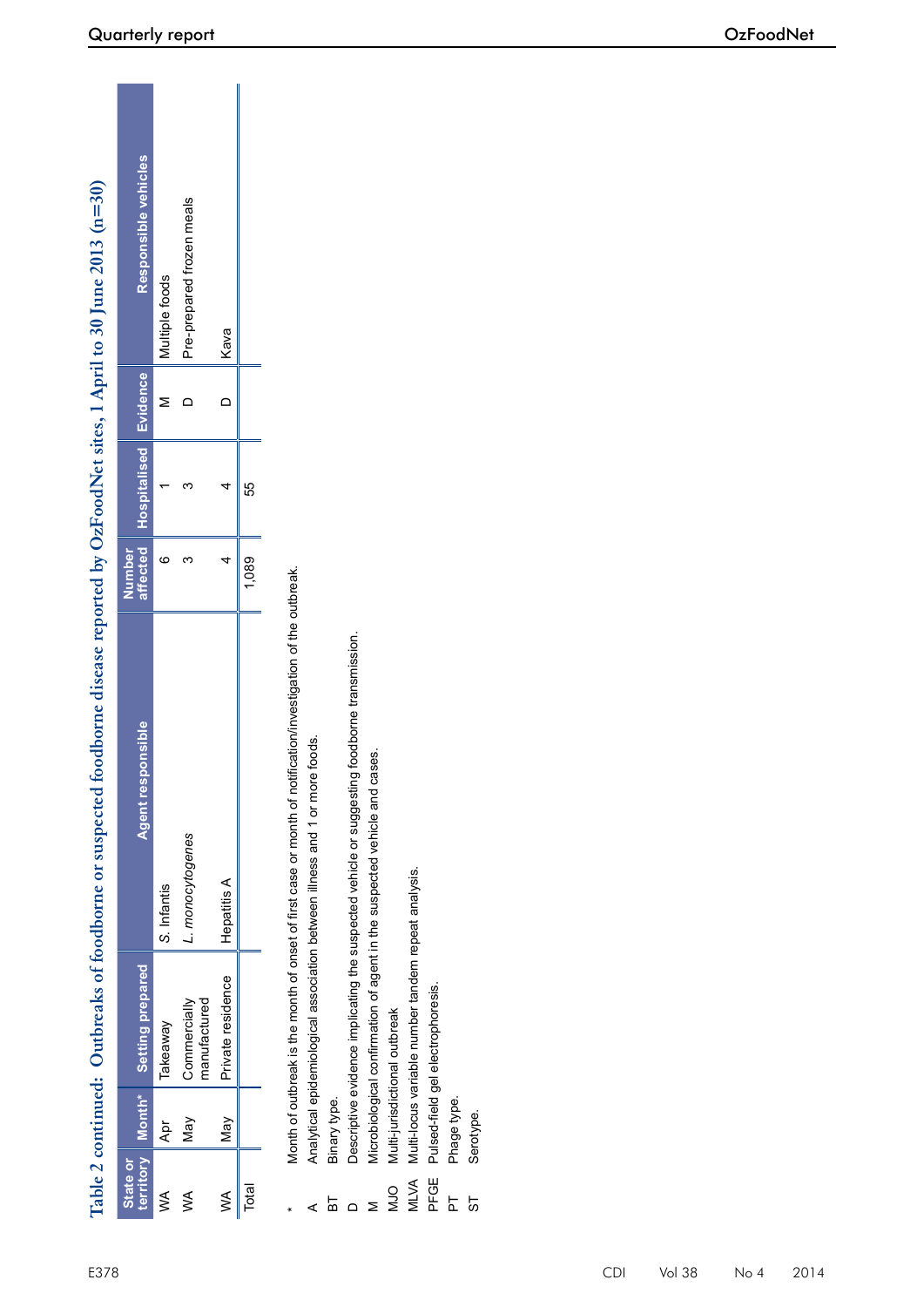The following jurisdictional summaries describe key outbreaks and public health actions that occurred during the quarter.

# **Table 3: Outbreaks of foodborne or suspected foodborne disease reported by OzFoodNet, 1 April to 30 June 2013, by food preparation setting**

| <b>Food preparation setting</b> | <b>Outbreaks</b> |
|---------------------------------|------------------|
| Restaurant                      | 12               |
| Private residence               | 7                |
| Commercially manufactured       | 2                |
| Takeaway                        | 2                |
| Bakery                          |                  |
| Commercial caterer              |                  |
| Fair/festival/mobile service    |                  |
| Military                        |                  |
| Primary produce                 |                  |
| School                          |                  |
| Unknown                         |                  |
| Total                           | 30               |

# **Australian Capital Territory**

There were 3 reported outbreaks of foodborne or suspected foodborne illness during the quarter. The aetiological agents were identified as *S.* Typhimurium phage type (PT) 170/108\* multi-locus variable number tandem repeat analysis (MLVA) profile† 03-09-07-13-523 in 1 outbreak and suspected bacterial toxins in the other 2 outbreaks.

#### *Description of key outbreaks*

An outbreak was detected in May following multiple emergency department presentations for gastroenteritis. A local restaurant was confirmed as the source of exposure. A case control study was undertaken with 161 case and 32 control interviews being conducted. There were 79 laboratoryconfirmed *Salmonella* infections and 17 hospitalisations. The case control study showed a number of different food vehicles to have a significant association with illness but only potato salad with a raw egg mayonnaise remained significantly

associated with illness after multivariate analysis (adjusted odds ratio [OR] 7.79, 95% confidence interval [CI] 2.2-27.6, *P*=0.001). *S.* Typhimurium PT 170/108, MLVA profile 03-09-07-13-523 was isolated from raw egg mayonnaise recovered from the premises.

A second outbreak was identified through complaints from members of the public following a buffet luncheon. A paper describing this outbreak is published in this issue of *Communicable Diseases Intelligence.*<sup>2</sup> A cohort analysis study was undertaken with 225/303 (74%) attendees being interviewed. Some 56% (125/225) reported illness, with 2 stools being collected but both tested negative for bacteria, virus and parasites. Multivariate analysis showed illness to be significantly associated with consuming curried prawns and Caesar salad. An environmental inspection highlighted issues relating to food storage practices, a lack of hand washing facilities, and a need for substantial cleaning and repairs to the kitchen, with cross contamination and temperature abuse likely contributors to the outbreak. Samples of the prawns and Caesar salad were not available for laboratory testing; however staphylococcal enterotoxin and *Bacillus cereus* diarrhoeal enterotoxin were detected in samples of roast chicken and parboiled chat potatoes. The suspected cause of the outbreak was a bacterial toxin(s).

#### **New South Wales**

There were 13 reported outbreaks of foodborne or suspected foodborne illness during the quarter. The aetiological agents were identified in five of these outbreaks: three due to *S.* Typhimurium and one each due to *S.* Zanzibar and *Listeria monocytogenes*.

# *Description of key outbreak*

An outbreak of *L. monocytogenes* infection was detected following the notification of 3 cases within 8 days. All 3 cases were inpatients in hospitals within the same local health district during their incubation period. The specimens were indistinguishable by binary type (BT) 223, serotype (ST) 1/2b, 3b, 7, pulsed-field gel electrophoresis (PFGE) type 4A:4:1 and MLVA profile 04-17-16-05-03-11-14-00-16, indicating a common source. A public health investigation determined that the 3 cases had all consumed profiteroles from the same external commercial supplier on the same day. Multiple environmental swabs from the supplier's premises tested positive for *L. monocytogenes*, which were indistinguishable from that found in the cases. There was 1 death associated with this outbreak.

Classification of this organism differs between laboratories, with the Microbiological Diagnostic Unit using PT 170 to classify this type of *S.* Typhimurium and the Institute of Medical and Veterinary Science using PT 108 due to a difference in the interpretation of a phenotypic characteristic.

<sup>†</sup> MLVA profiles are reported using the Australian coding convention agreed at a MLVA typing harmonisation meeting in Sydney in November 2011.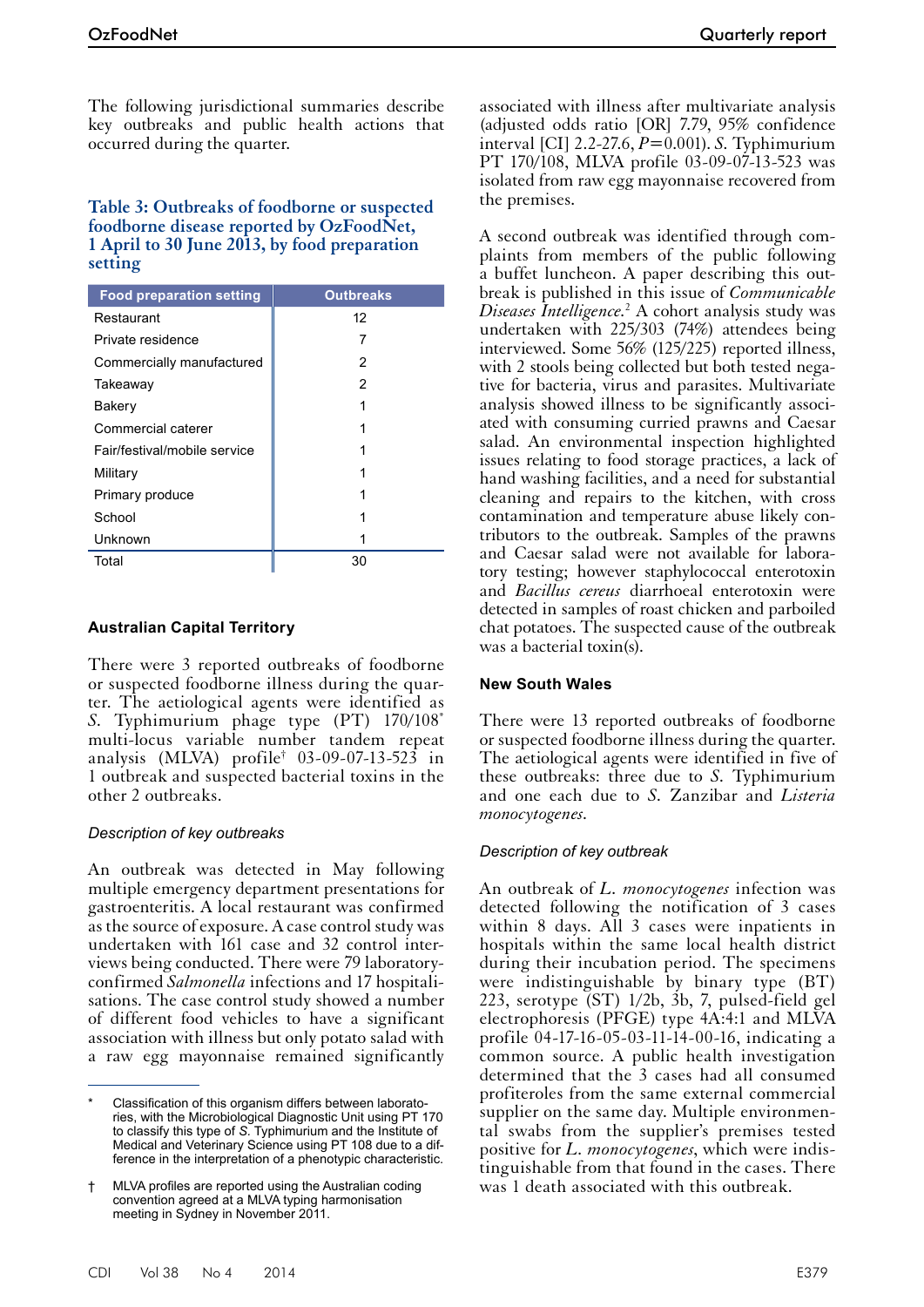An outbreak of gastrointestinal illness that was associated with a large multi-jurisdictional outbreak of norovirus is discussed under the multijurisdictional investigations section of this report.

# **Northern Territory**

There was 1 reported outbreak of foodborne or suspected foodborne illness affecting 5 people during the quarter. The aetiological agent was identified as *S.* Typhimurium PT 170/108.

#### *Description of key outbreak*

An outbreak of gastroenteritis affecting 5 people was detected after routine follow up of sporadic cases of salmonellosis. All 5 cases had eaten a meal of meat or chips and gravy at a market stall 2 to 3 days prior to onset of symptoms. All 5 cases tested positive for *S.* Typhimurium PT 170/108. An environmental health inspection of cooking facilities and processes identified inadequate temperature control and monitoring as a likely contributing factor to contamination.

# **Queensland**

There were no reported outbreaks of foodborne or suspected foodborne illness during the quarter. However, an outbreak of gastrointestinal illness that was associated with a large multi-jurisdictional outbreak of norovirus is discussed under the multi-jurisdictional investigations section of this report.

# **South Australia**

There was 1 reported outbreak of foodborne or sus- pected foodborne illness during the quarter. The aetiological agent was identified as *Campylobacter*.

# *Description of key outbreak*

A cluster of gastrointestinal illness was identified at a boarding school. Six people experienced gastrointestinal illness and two were confirmed with campylobacteriosis. Interviews were conducted and several common meals were identified. An environmental investigation identified a faulty oven that was not sufficiently cooking food on the bottom shelf. There were reports of undercooked honey soy chicken wings being returned to the kitchen. All 6 people ate the chicken wings meal and became ill 2 to 4 days later.

#### **Tasmania**

There were no reported outbreaks of foodborne or suspected foodborne illness during the quarter. However, an outbreak of gastrointestinal illness

that was associated with a large multi-jurisdictional outbreak of norovirus is discussed under the multi-jurisdictional investigations section of this report.

# **Victoria**

There were 8 reported outbreaks of foodborne or suspected foodborne illness during the quarter. The aetiological agents were identified in six of these outbreaks: four were due to *S.* Typhimurium and one each due to norovirus and histamine.

#### *Description of key outbreaks*

An outbreak of gastroenteritis affecting several family members who had attended an engagement party was notified by a doctor from a Melbourne metropolitan hospital. The party was held at a restaurant and an engagement cake made at a bakery was brought to the restaurant by the family. There were 60 guests at the party and 29 were interviewed. Twenty-one guests became ill after the party and *S.* Typhimurium PT 170/108 was isolated from the faecal specimens of 5 cases as well as a sample of leftover engagement cake. It is suspected that the cake was originally contaminated at the bakery where whipped cream decoration on the cake may have been cross contaminated through inadequately sanitised mixing equipment. Inadequate temperature control of the cake after purchase would have permitted bacterial growth.

An outbreak was identified after a doctor noti- fied a case with salmonellosis and commented that several other members from a group of 20, who had dined at a hotel restaurant together, were ill. An additional notification of a patient, who dined at the same restaurant, was received on the same day from another doctor. Interviews were conducted with the initial group of 20 and the single notified case. Active case finding was also conducted through a booking list provided by the restaurant and through notified cases of *Salmonella* residing in the geographical area surrounding the restaurant. A total of 36 cases were identified in restaurant patrons and 16 of these cases had *S.* Typhimurium PT 44 isolated from a faecal specimen. *S.* Typhimurium PT 44 was isolated from a sample of tartare sauce made with raw eggs that were collected from the restaurant 6 days after the last case reported eating there. A review of the process for making the mayonnaise highlighted deficiencies with cleaning and sanitising of blending equipment. *S.* Typhimurium PT 44 was isolated from samples collected by the Department of Environment and Primary Industries during an on-farm investigation.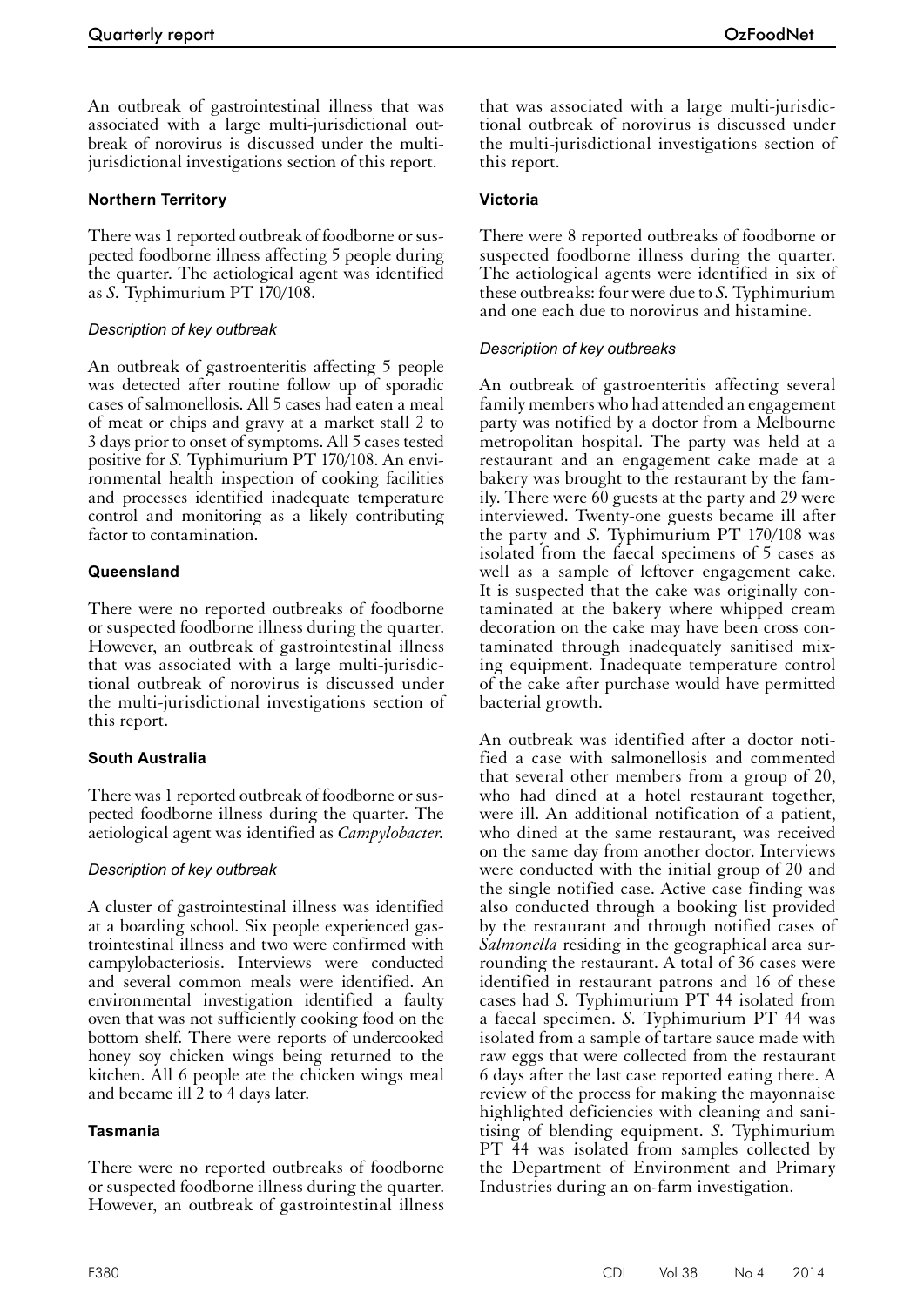An outbreak of gastrointestinal illness that was associated with a large multi-jurisdictional outbreak of norovirus is discussed under the multijurisdictional investigations section of this report.

# **Western Australia**

There were 3 reported outbreaks of foodborne or suspected foodborne illness during the quarter. The aetiological agents were identified in the outbreaks were *L. monocytogenes*, *S.* Infantis and hepatitis A.

#### *Description of key outbreaks*

The Goldfields Public Health Unit investigated 4 cases of hepatitis A that were reported over a short period of time. Investigation found the index case had travelled to Fiji during their incubation period. A paper previously published in *Communicable Diseases Intelligence* describes this outbreak.<sup>3</sup>

While infectious, the index case prepared kava<sup>‡</sup> for a group of friends in the Goldfields area, two of whom subsequently developed hepatitis A. No other common exposure was identified. A child of one of the cases also developed hepatitis A, despite having received a hepatitis A vaccination more than 2 weeks previously. All 4 cases were typed at the Victorian Infectious Diseases Reference Laboratory as hepatitis A genotype IA, with 100% homology.

An outbreak of *L. monocytogenes* infection was detected following notification of 3 elderly people who had all purchased frozen meals from the same home delivery service. Two cases had the same PFGE type, which was indistinguishable from that of a 2011 food isolate from the implicated company. The 3rd case had a different PFGE type. A roast beef meal sample collected during an assessment of the food was positive for *L. monocytogenes* of a different PFGE type to that of the cases. No sig- nificant food safety issues were identified during the assessment.

# **Multi-jurisdictional investigations**

#### *Norovirus associated with the consumption of oysters from Tasmania*

OzFoodNet commenced a multi-jurisdictional outbreak investigation on 3 April 2013. Tasmanian oysters associated with a gastroenteritis outbreak were confirmed to have been distributed to several

other states and suspected cases had been identified in Victoria and New South Wales. A report describing this outbreak was published previously.<sup>4</sup>

There were 525 cases associated with this outbreak. This included 306 cases in Tasmania; 209 in Victoria; eight in New South Wales; and two in Queensland. One case was hospitalised. Of the 10 human samples sent for testing, 8 faecal specimens had norovirus detected and 1 sample also had *Campylobacter* detected.

An environmental survey of the area where the oyster lease is located identified a leaking underwater sewerage pipe as the suspected source of the contamination. The pipe was crimped by the sewerage authority and the leak stopped.

The operator of the oyster lease was advised to withdraw product from retail sale. There was no consumer-level food recall because of business closures over the Easter period and the short shelf life of the product. Urgent media releases were issued and Tasmanian suppliers were instructed to immediately withdraw the remaining product from sale.

# **Cluster investigations**

During the quarter, OzFoodNet sites conducted investigations into 17 clusters of infection for which no common food vehicle or source of infection could be identified. Aetiological agents identified during the investigations included 7 *S.* Typhimurium; 2 Shiga toxin-producing *Escherichia coli* and *S.* Virchow; and 1 each of *Cryptosporidium*; *L. monocytogenes*; *S.* Infantis; *S.* Mbandaka, *S.* Montevideo and *S.* Havana (investigated in a single cluster); *S.* Potsdam and *S.* Stanley.

# **Comments**

The majority of reported outbreaks of gastrointestinal illness in Australia are due to person-toperson transmission, and in this quarter 74% of outbreaks (n=315) were transmitted via this route. The number of foodborne outbreaks this quarter (n=30) compares with the previous quarter  $(n=34)$  and is consistent with the 5-year mean  $(n=31, 2008-2012)$ . Of the 20 foodborne outbreaks for which a source of the outbreak was identified, 6 (33%) were associated with the consumption of raw or minimally cooked egg dishes.

*Salmonella* species were identified as the aetiological agent in 11 (37%) of the 30 foodborne or suspected foodborne outbreaks during the quarter (Table 2), with 9 outbreaks being due to *S.* Typhimurium. Of

<sup>‡</sup> Kava is a traditional Fijian drink consumed during ceremonial and cultural practices and recreational socialising.